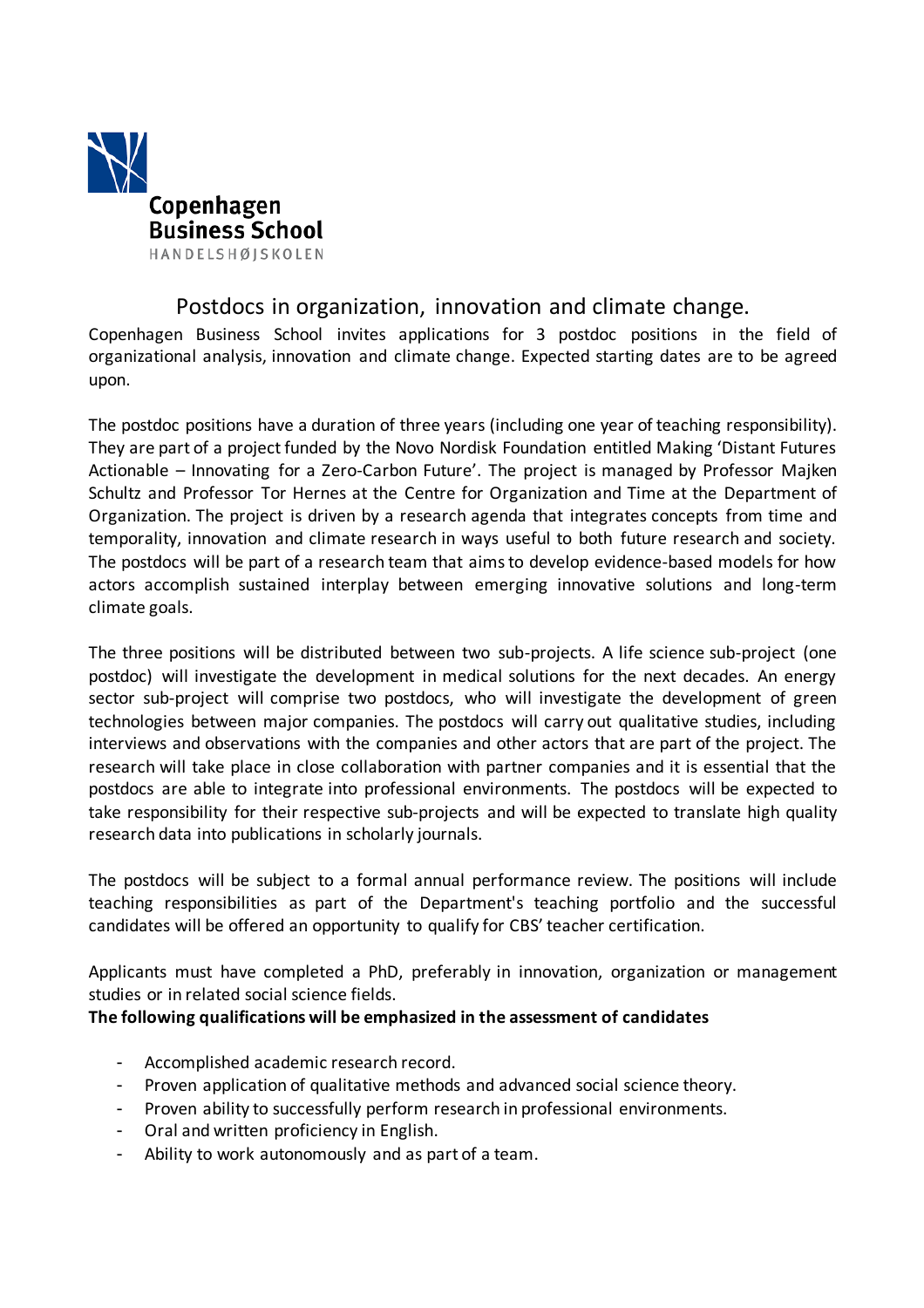- Enthusiasm for empirical research and theoretical curiosity.

The selected candidates will be required to be physically present at CBS during the contract period and are expected to develop basic knowledge of Danish unless they are fluent in a Scandinavian language.

#### **About the Centre for Organization and Time (COT)**

#### (www.cbs.dk/cot)

The project is part of the Centre for Organization and Time, which is a multidisciplinary community for studying time-related issues within and between all types of organizations. The work of the project isfully team-based under the guidance of the project managers. The project is organized to ensure that the postdocs are given the support needed to publish the research in relevant international journals and to further their careers. The activities at COT embrace different time perspectives within the social sciences, philosophy and history to better understand how organizational actors enact their time and how their time enactment shapes them in turn. We believe that by developing more dynamic and expansive models of time we can better understand, not just the dynamics of contemporary organizations, but also how organizations take part in shaping our societies. The centre hosts various other activities, such as workshops, seminars and reading groups.

#### **About the Department of Organization (IOA)**

### (https://www.cbs.dk/en/research/departments-and-centres/department-of-organization)

The Department of Organization (IOA) is an international department comprising 55 faculty members in the areas of organization studies, organization theory, public management and governance, political economy, economic sociology, and science and technology studies. Our researchand teaching address processes in and between private and public organizations (including companies, start-ups and NGOs), networks, institutions and markets. Themes of research and teaching include innovation, change, work practices, human resources, project management, institutional dynamics, market formation, technologies, and power dynamics. The department is part of the CBS doctoral school in Organization and Management Studies with 35 PhD students enrolled. IOA teaches core courses at all levels of the CBS degree programs. Our teaching aims to combine theoretical curiosity, critical reflexivity, empiricalspecificity and practical relevance.

**For further information** about the research projects, please contact Professor Majken Schultz: ms.ioa@cbs.dk or Professor Tor Hernes: th.ioa@cbs.dk.

**Appointment and salary** will be in accordance with the Ministry of Finance's agreement with the Central Academic Organization. A small personal research budget for travel and conference participation will be available. Information about CBS as a workplace is available at https://www.cbs.dk/en/about-cbs/jobs-cbs.

#### **Application**

Applications must be sent via the electronic recruitment system, using the link below. Application must include: